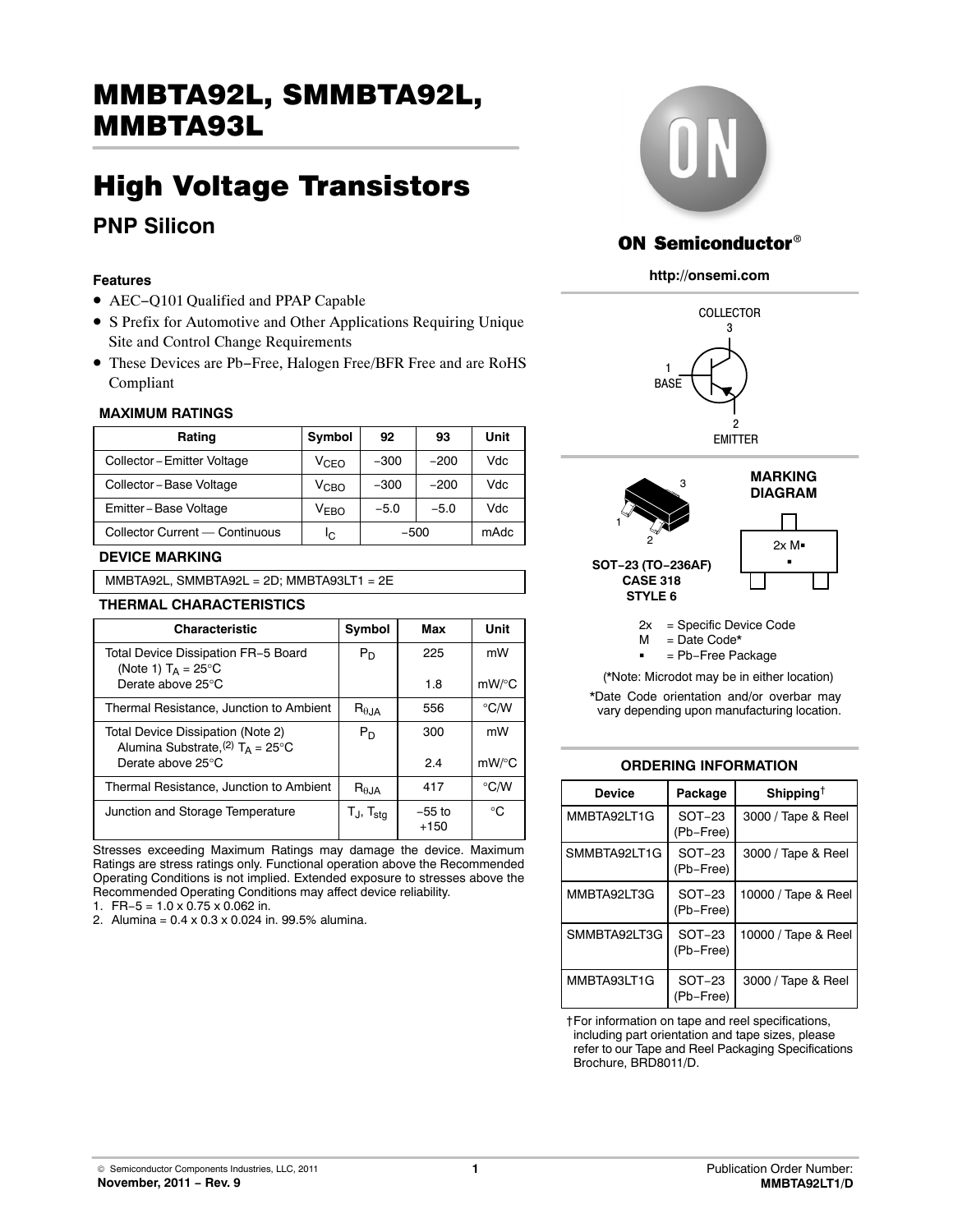### **MMBTA92L, SMMBTA92L, MMBTA93L**

### **ELECTRICAL CHARACTERISTICS** (T<sub>A</sub> = 25°C unless otherwise noted)

| <b>Characteristic</b>                                                                                                         |                                        | Symbol          | Min                      | Max                | Unit        |
|-------------------------------------------------------------------------------------------------------------------------------|----------------------------------------|-----------------|--------------------------|--------------------|-------------|
| <b>OFF CHARACTERISTICS</b>                                                                                                    |                                        |                 |                          |                    |             |
| Collector - Emitter Breakdown Voltage (Note 3)<br>$(I_C = -1.0$ mAdc, $I_B = 0$ )                                             | MMBTA92, SMMBTA92<br>MMBTA93           | $V_{(BR)CEO}$   | $-300$<br>$-200$         |                    | Vdc         |
| Collector-Base Breakdown Voltage<br>$(I_C = -100 \mu A d c, I_E = 0)$                                                         | MMBTA92, SMMBTA92<br>MMBTA93           | $V_{(BR)CBO}$   | $-300$<br>$-200$         |                    | Vdc         |
| Emitter-Base Breakdown Voltage<br>$(I_F = -100 \mu A d c, I_C = 0)$                                                           |                                        | $V_{(BR)EBO}$   | $-5.0$                   |                    | Vdc         |
| <b>Collector Cutoff Current</b><br>$(V_{CR} = -200$ Vdc, $I_F = 0$ )<br>$(V_{CB} = -160$ Vdc, $I_F = 0$ )                     | MMBTA92, SMMBTA92<br>MMBTA93           | <b>ICBO</b>     |                          | $-0.25$<br>$-0.25$ | <b>uAdc</b> |
| <b>Emitter Cutoff Current</b><br>$(V_{\text{FR}} = -3.0$ Vdc, $I_C = 0$ )                                                     |                                        | $I_{EBO}$       | $\overline{\phantom{0}}$ | $-0.1$             | <b>µAdc</b> |
| <b>ON CHARACTERISTICS (Note 3)</b>                                                                                            |                                        |                 |                          |                    |             |
| <b>DC Current Gain</b><br>$(I_C = -1.0$ mAdc, $V_{CE} = -10$ Vdc)<br>$(I_C = -10 \text{ m}$ Adc, $V_{CE} = -10 \text{ V}$ dc) | <b>Both Types</b><br><b>Both Types</b> | $h_{\text{FF}}$ | 25<br>40                 |                    |             |
| $(I_C = -30 \text{ m}$ Adc, $V_{CE} = -10 \text{ V}$ dc)                                                                      | MMBTA92, SMMBTA92<br>MMBTA93           |                 | 25<br>25                 |                    |             |
| Collector - Emitter Saturation Voltage<br>$(I_C = -20 \text{ m}$ Adc, $I_R = -2.0 \text{ m}$ Adc)                             | MMBTA92, SMMBTA92<br>MMBTA93           | $V_{CE(sat)}$   |                          | $-0.5$<br>$-0.5$   | Vdc         |
| Base-Emitter Saturation Voltage<br>$(I_C = -20 \text{ m}$ Adc, $I_B = -2.0 \text{ m}$ Adc)                                    |                                        | $V_{BE(sat)}$   |                          | $-0.9$             | Vdc         |
| <b>SMALL-SIGNAL CHARACTERISTICS</b>                                                                                           |                                        |                 |                          |                    |             |
| Current-Gain - Bandwidth Product<br>$(I_C = -10 \text{ m}$ Adc, $V_{CE} = -20 \text{ V}$ dc, f = 100 MHz)                     |                                        | $f_T$           | 50                       | $\equiv$           | <b>MHz</b>  |
| Collector-Base Capacitance<br>$(V_{CB} = -20$ Vdc, $I_E = 0$ , f = 1.0 MHz)                                                   | MMBTA92, SMMBTA92<br>MMBTA93           | $C_{cb}$        |                          | 6.0<br>8.0         | рF          |

3. Pulse Test: Pulse Width  $\leq 300$   $\mu$ s, Duty Cycle  $\leq 2.0\%$ .



**Figure 1. DC Current Gain**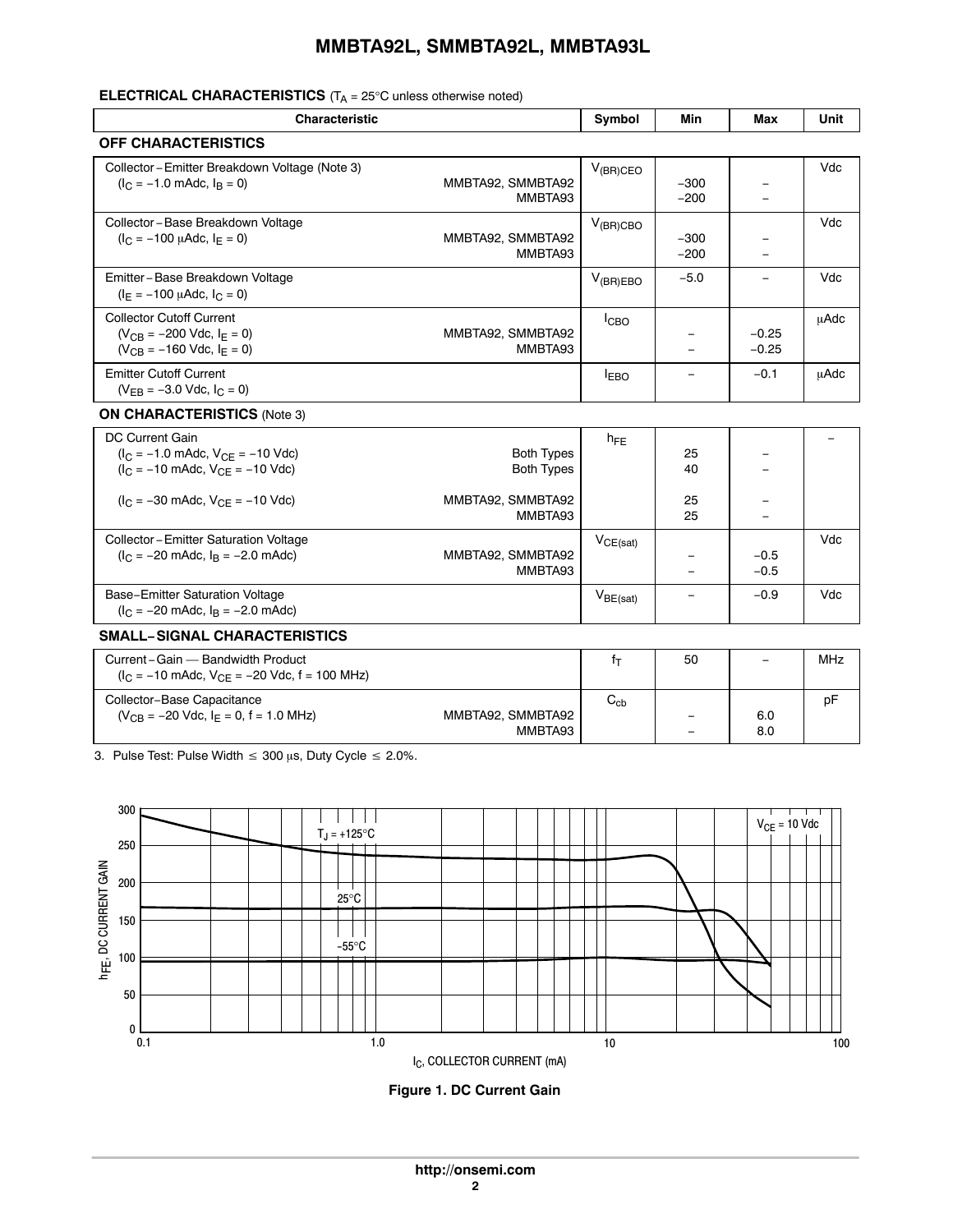### **MMBTA92L, SMMBTA92L, MMBTA93L**